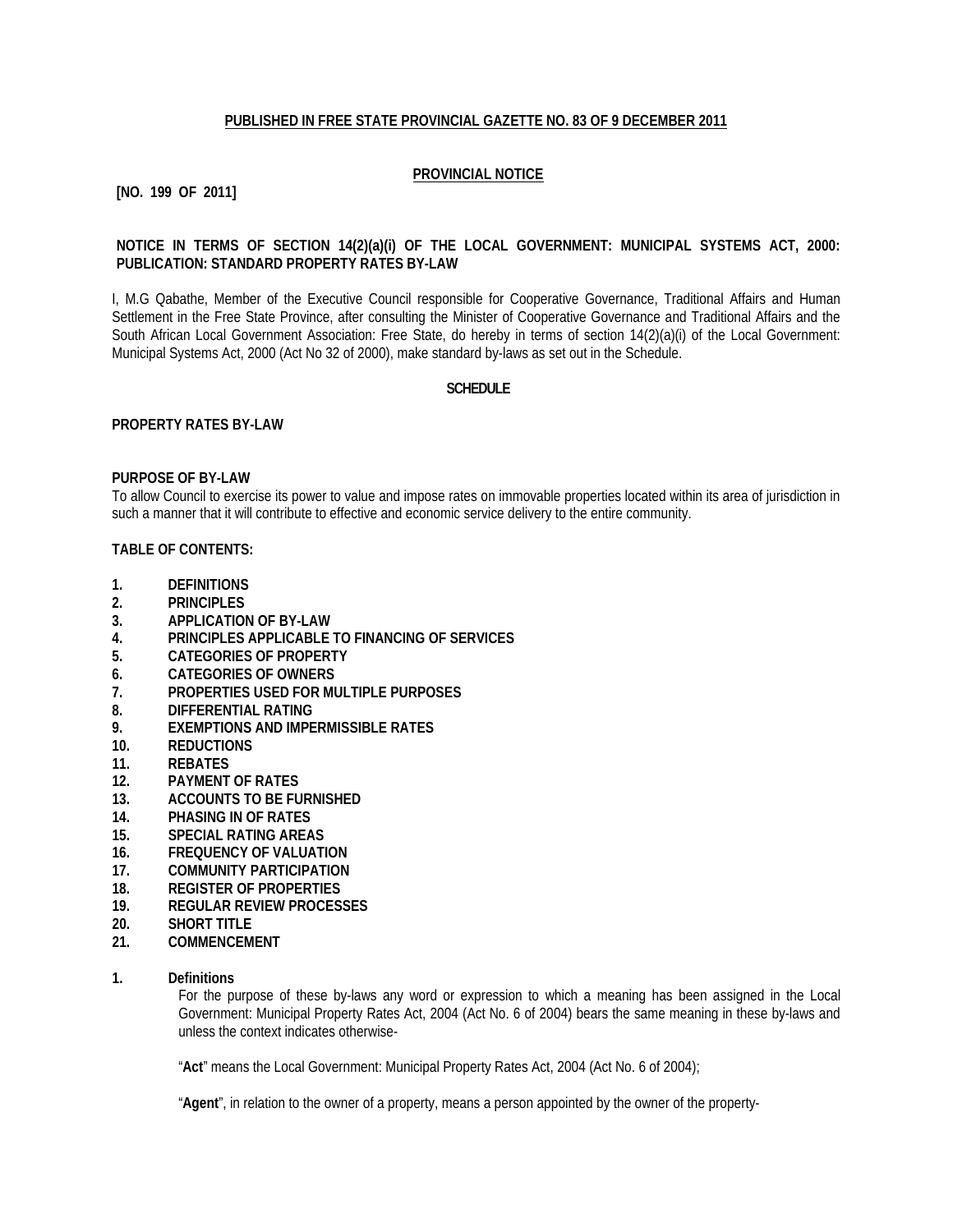- (a) to receive rental or other payments in respect of the property on behalf of the owner; or
- (b) to make payments in respect of the property on behalf of the owner;

**"Municipality"** means the Local Municipality established in terms of Section 12 of the Municipal Structures Act, 1998 (Act No. 117 of 1998), and includes any political structure, political office bearer, councillor, duly authorised agent thereof or any employee thereof acting in connection with this By-law by virtue of a power vested in the municipality and delegated or sub-delegated to such political structure, political office bearer, councillor, agent or employee;

**"Privately owned towns serviced by the owner"** means single properties, situated in an area not ordinarily being serviced by the municipality, divided through sub division or township establishment into (ten or more) full title stands and/ or sectional units and where all rates related services inclusive of installation and maintenance of streets, roads, sidewalks, lighting, storm water drainage facilities, parks and recreational facilities are installed at the full cost of the developer and maintained and rendered by the residents of such estate.

**"Residential property"** means improved property that –

- (a) is used predominantly (60% or more) for residential purposes including any adjoining property registered in the name of the same owner and used together with such residential property as if it were one property. Any such grouping must be regarded as one residential property for rate rebate or valuation reduction purposes.
- (b) is a unit registered in terms of the Sectional Title Act and used predominantly for residential purposes.
- (c) is owned by a share-block company and used solely for residential purposes.
- (d) is a residence used for residential purposes situated on property used for or related to educational purposes.
- (e) retirement schemes and life right schemes used predominantly (60% or more) for residential purposes.

And specifically exclude hostels, flats, old age homes, guest houses and vacant land irrespective of its zoning or intended use.

**"Rural communal settlements"** means the residual portion of rural communal land excluding identifiable and rateable entities within the property and excluding State Trust Land and land reform beneficiaries as defined in the Act.

# **2. Principles**

- (1) Rates will be levied in accordance with the Act as an amount in the Rand based on the market value of all rateable property contained in the municipality's valuation roll and supplementary valuation roll.
- (2) The municipality will differentiate between various categories of property and categories of owners of property as contemplated in section 5 and 6.
- (3) Some categories of property and categories of owners will be granted relief from rates.
- (4) The municipality will not grant relief in respect of payments for rates to any category of owners or properties, or to owners of properties on an individual basis.
- (5) There will be no phasing in of rates based on the new valuation roll, except as prescribed by the Act and in accordance with clause 14.
- (6) The municipality's rates policy will be based on the following principles:
	- (a) The municipality will treat all ratepayers with similar properties the same.
		- (b) The ability of a person to pay rates will be taken into account by the municipality. In dealing with the poor/indigent ratepayers the municipality will provide relief measures through exemptions, reductions or rebates and cross subsidy from the equitable share allocation.
	- (c) Rating of property will be implemented in a way that:
		- (i) it supports sustainable local government by providing a stable and buoyant revenue source within the discretionary control of the municipality;
		- (ii) Supports local, social and economic development; and
		- (iii) Secures the economic sustainability of every category of ratepayer.
	- (d) Rates will be based on the value of all rateable property and will be used to fund community and subsidised services after taking into account profits generated on trading (water, electricity) and economic (refuse removal, sewerage disposal) services and the amounts required to finance exemptions, rebates, reductions and phasing-in of rates as approved by the municipality from time to time.
- **3. Application of By-law**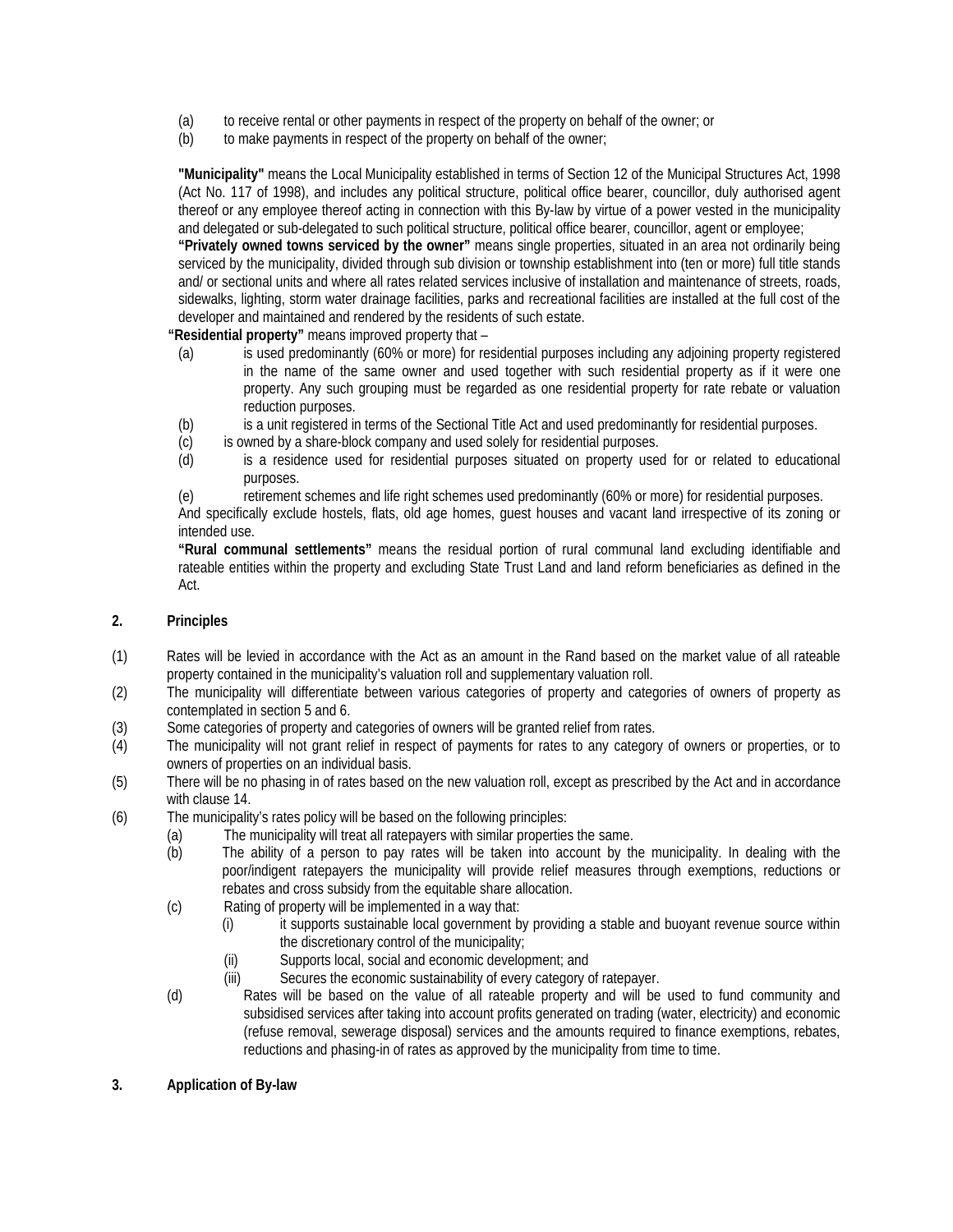- (1) Where this by-law conflicts with national legislation section 156(3) of the Constitution of South Africa, 1996 applies.<br>(2) The Municipal Manager must bring such conflicts immediately to the attention of the municipali
- The Municipal Manager must bring such conflicts immediately to the attention of the municipality once he or she becomes aware of such conflicts and propose changes to the municipality's by-laws to eliminate such conflicts.
- (3) If there is any conflict between this by-law and the Property Rates policy of the municipality, this by-law will prevail.<br>(4) In imposing the rate in the Rand for each annual operating budget component, the municipalit
- In imposing the rate in the Rand for each annual operating budget component, the municipality must grant exemptions, rebates and reductions to the categories of properties and categories of owners.

# **4. Principles applicable to financing services**

- (1) The municipal manager or his or her nominee must, subject to the guidelines provided by the National Treasury and Executive Committee of the municipality, make provision for the following classification of service-
	- (a) Trading services<br>(i). Water
		- Water
		- (ii). Electricity
	- (b) Economic services
		- (i). Refuse removal
		- (ii). Sewerage disposal
	- (c) Community and subsidised services

These include all those services ordinarily being rendered by the municipality that benefit the community as a whole, excluding those mentioned in subsection 1 (a) and (b).

(2) Trading and economic services as referred to in subsection (1) (a) and (b) must be ringfenced and financed from service charges while community and subsidised services referred to in subsection (1) (c) will be financed from surpluses on trading and economic services, regulatory fees, rates and rates related income.

# **5. Categories of property**

- (1) Different rates may be levied in respect of the categories of rateable properties as determined by the municipality's rates policy.
- (2) Such rates will be determined on an annual basis during the compilation of the municipality's budget.
- (3) In determining the category of a property referred to in subsection (1) the municipality must take into consideration the dominant use of the property regardless the formal zoning of the property;
- (4) Properties used for multiple purposes must be categorised and rated as provided for in section 9 of the Act and as more fully described in section 7 of this by-law.

# **6. Categories of owners**

For the purpose of granting exemptions, reductions and rebates in terms of section 9, 10 and 11 respectively the following categories of owners of properties are determined:

- (a) Those owners who qualify and who are registered as indigents in terms of the adopted indigent policy of the municipality;
- (b) Those owners who do not qualify as indigents in terms of the adopted indigent policy of the municipality but whose total monthly income is less than the amount annually determined by the municipality in its budget;
- (c) Owners of property situated within an area affected by-
	- (i). a disaster within the meaning of the Disaster Management Act, 2002 (Act No. 57 of 2002); or (ii). serious adverse social or economic conditions.
		- serious adverse social or economic conditions.
- (d) Owners of residential properties with a market value below the amount as determined annually by the municipality in its budget;
- (e) Owners of properties situated in privately owned towns as determined by the municipality's rates policy;
- (f) Owners of agricultural properties as determined by the municipality's rates policy; and
- (g) Child headed families where any child of the owner or child who is a blood relative of the owner of the property, is responsible for the care of siblings or parents of the household.

# **7. Properties used for multiple purposes**

Rates on properties used for multiple purposes will be levied on the dominant use of the property.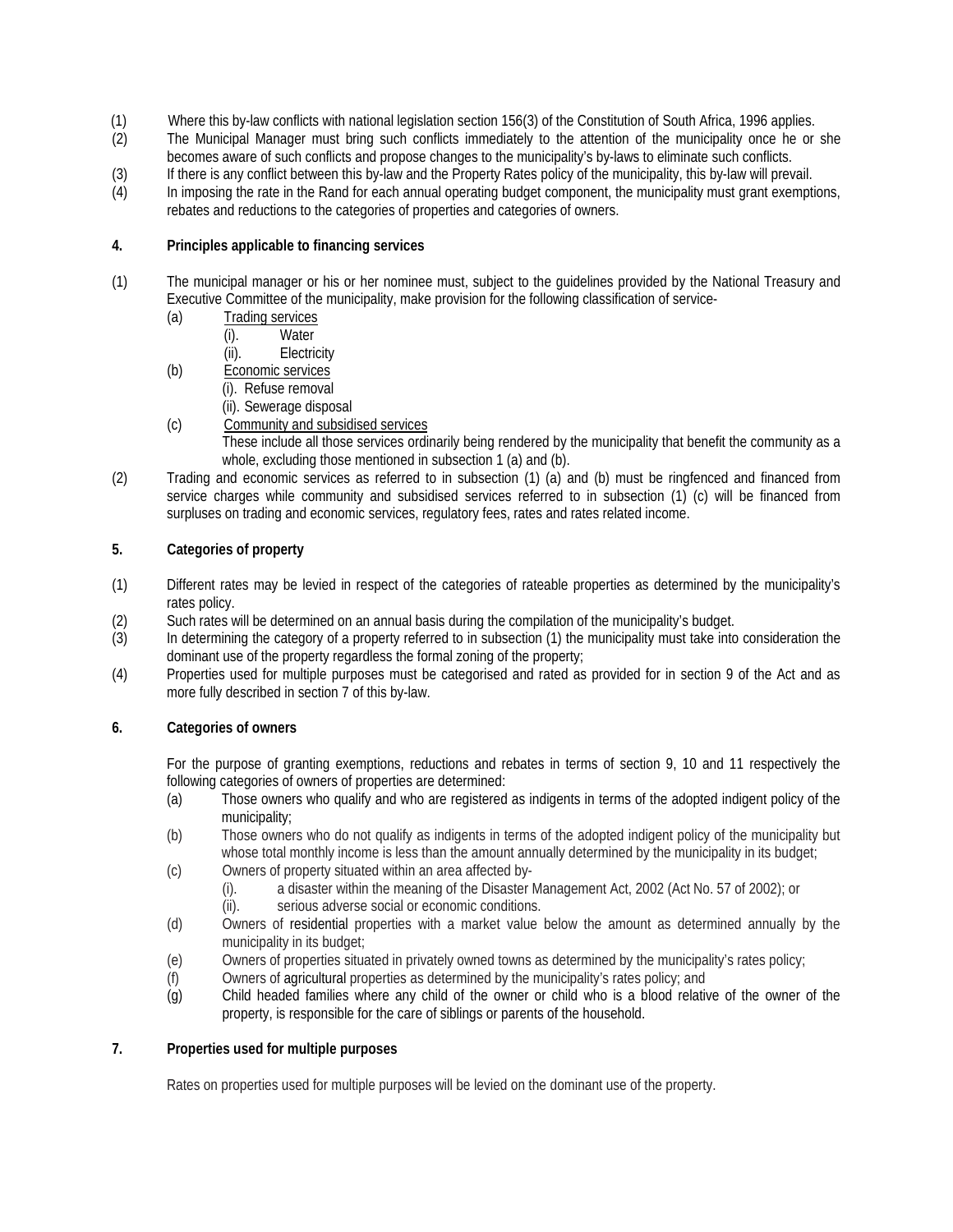# **8. Differential rating**

- (1) Criteria for differential rating on different categories of properties will be according to- (a) The nature of the property including its sensitivity to rating e.g. agricultural properties used for agricultural purposes.
	- (b) The promotion of social and economic development of the municipality.
- (2) Differential rating among the various property categories will be done by way of setting different cent amount in the rand for each property category and by way of reductions and rebates as provided for in the municipality's rates policy document.

# **9. Exemptions and Impermissible Rates**

- (1) Categories of property and categories of owners as determined by the municipality's rates policy on an annual basis will be exempted from paying rates.
- (2) Conditions determined by the rates policy will be applied accordingly.<br>(3) Exemptions will automatically apply where no applications are require
- Exemptions will automatically apply where no applications are required.
- (4) Rates may not be levied by the municipality on properties prescribed in Section 17(1).
- (5) Public Benefit Organisations performing a specific public benefit activity and registered in terms of the Income Tax Act, 1962 ( Act No. 58 of 1962) for tax reduction because of those activities, may apply for exemption of property rates, on conditions as determined by the municipality's rates policy.
- (6) The municipality retains the right to refuse the exemption if the details supplied in the application form are incomplete, incorrect or false.
- (7) The extent of the exemptions implemented will annually be determined by the municipality and it must be included in the annual budget.

# **10. Reductions**

- (1) Reductions as contemplated in section 15 of the Act will be considered on an *ad-hoc* basis in the event of the following:
	- (a) Partial or total destruction of a property.
	- (b) Disasters as defined in the Disaster Management Act, 2002 (Act No 57 of 2002).
- (2) The following conditions are applicable in respect of subsection (1)
	- (a) The owner referred to in subsection (1) (a) must apply in writing for a reduction and the onus will rest on such applicant to prove to the satisfaction of the municipality that his or her property has been totally or partially destroyed. He or she will also have to indicate to what extent the property can still be used and the impact on the value of the property.
	- (b) Property owners will only qualify for a rebate if affected by a disaster as referred to in the Disaster Management Act, 2002 (Act No. 57 of 2002).
- (3) A maximum reduction determined annually by the municipality will be allowed in respect of subsection (1)
	- (a) An ad-hoc reduction will not be given for a period in excess of 6 months, unless the municipality gives further extension on application.
	- (b) If rates were paid in advance prior to granting of a reduction the municipality will give credit to such an owner as from the date of reduction until the date of lapse of the reduction or the end of the period for which payment was made whichever occurs first.

# **11. Rebates**

- (1) The municipality may grant rebates to categories of property as determined in the municipality's rates policy.
- (2) The municipality may grant rebates to categories of owners as determined annually in the municipality's rates policy.
- (3) Conditions determined by the rates policy will be applied accordingly.
- (4) Applications for rebates must reach the municipality before the date determined by the property policy, preceding the start of the new municipal financial year for which relief is sought.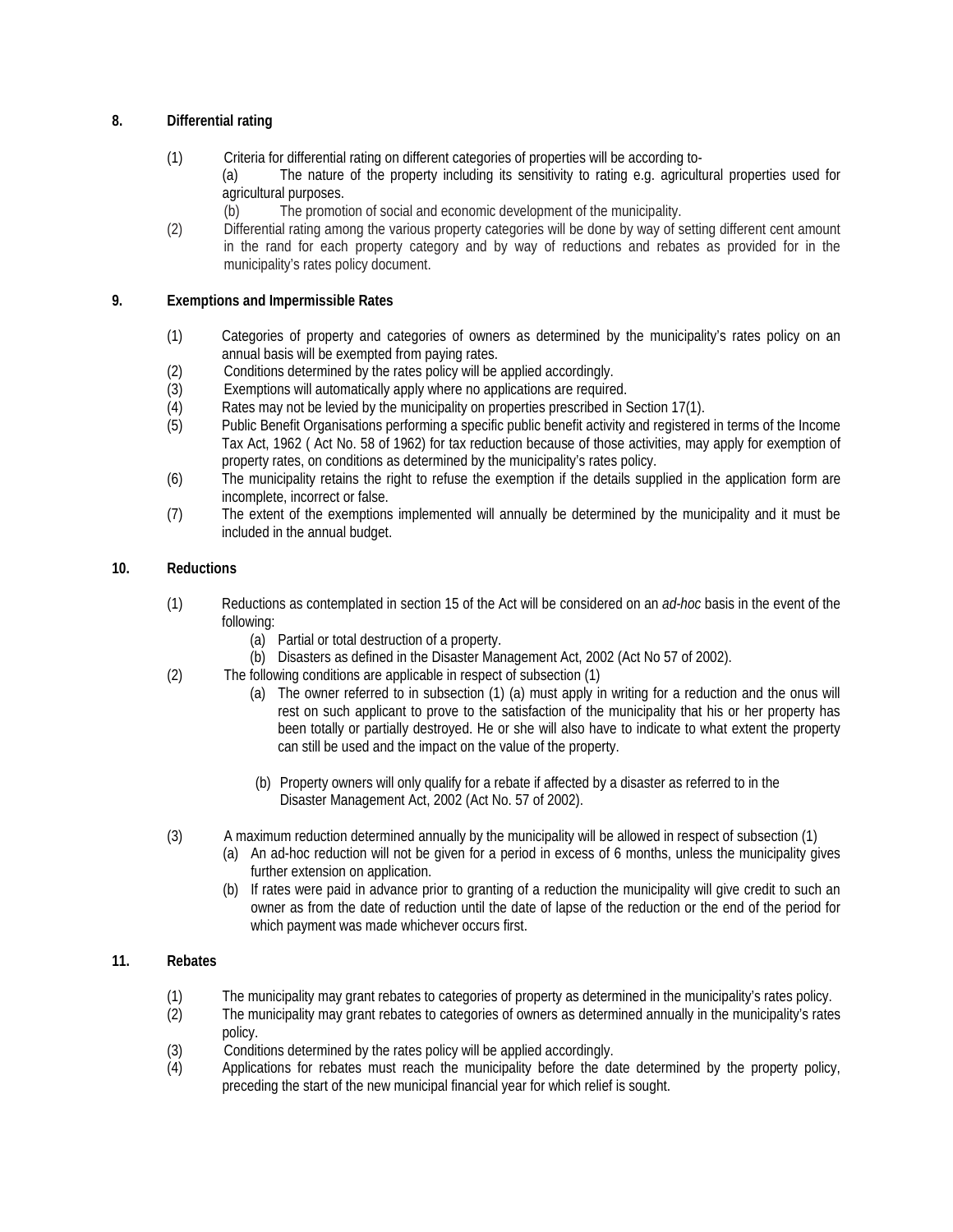- (5) The municipality retains the right to refuse rebates if the details supplied in the application form were incomplete, incorrect or false.
- (6) Properties with a market value below a prescribed valuation level of an amount determined annually by the Municipality may, instead of a rate being determined on the market value, be rated a uniform fixed amount per property.
- (7) The extent of the rebate in terms of subsection (1), (2) and (6) will annually be determined by the municipality and must be included in the annual budget.

# **12. Payment of rates**

- (1) Council may levy assessment rates-
	- (a) On a monthly basis or less regular as determined by the Municipal Finance Management Act, 2003 (Act No. 56 of 2003) or
	- (b) Annually, as agreed with the owner of the property.
- (2) The municipality must determine the due dates for payments in monthly instalments and the single annual payment and this date must appear on the accounts forwarded to the owner, tenant, occupants or agent.
- (3) Rates payable on an annual basis, will be subject to a discount of 5% if paid in full on or before 30 September of each year.
- (4) Interest on arrears rates, whether payable on or before 30 September or in equal monthly instalments, must be calculated in accordance with the provisions of the Credit Control and Debt Collection Policy of the Municipality.
- (5) If a property owner who is responsible for the payment of property rates in terms of the rates policy, fails to pay such rates in the prescribed manner, it will be recovered from him or her in accordance with the provisions of the Credit Control and Debt Collection By-law of the Municipality.
- (6) Arrears rates must be recovered from tenants, occupiers or agents of the owner, in terms of section 28 and 29 of the Act and the Municipality's Credit Control and Debt Collection By-law.
- (7) Where the rates levied on a particular property have been incorrectly determined, whether because of an error or omission on the part of the municipality or false information provided by the property owner concerned or a contravention of the permitted use to which the property concerned may be put, the rates payable must be appropriately adjusted for the period extending from the date on which the error or omission is detected back to the date on which rates were first levied in terms of the current valuation roll.
- (8) Where the error occurred because of false information provided by the property owner or as a result of a contravention of the permitted use of the property concerned, interest on the unpaid portion of the adjusted rates payable must be levied at the maximum rate permitted by prevailing legislation.

# **13. Accounts to be furnished**

- (1) The municipality will furnish each person liable for the payment of rates with a written account, which will specify:
	- (a) the amount due for rates payable,
	- (b) the date on or before which the amount is payable,
	- (c) how the amount was calculated,
	- (d) the market value of the property, and
	- (e) rebates, exemptions, reductions or phasing-in, if applicable.
- (2) A person liable for payment of rates remains liable for such payment, whether or not such person has received a written account from the municipality. If the person concerned has not received a written account, he or she must make the necessary enquiries with the municipality.
- (3) In the case of joint ownership the municipality must consistently, in order to minimise costs and unnecessary administration, recover rates from one of the joint owners only provided that it takes place with the consent of the owners concerned.

# **14. Phasing in of rates**

- (1) The rates to be levied on newly rateable property must be phased in as provided for in section 21 of the Act.<br>(2) The phasing–in discount on the properties referred to in section 21 of the Act are as follows:
- The phasing–in discount on the properties referred to in section 21 of the Act are as follows:
	- (a) First year : 100% of the relevant rate;<br>(b) Second year : 100% of the relevant rate;
	- : 100% of the relevant rate;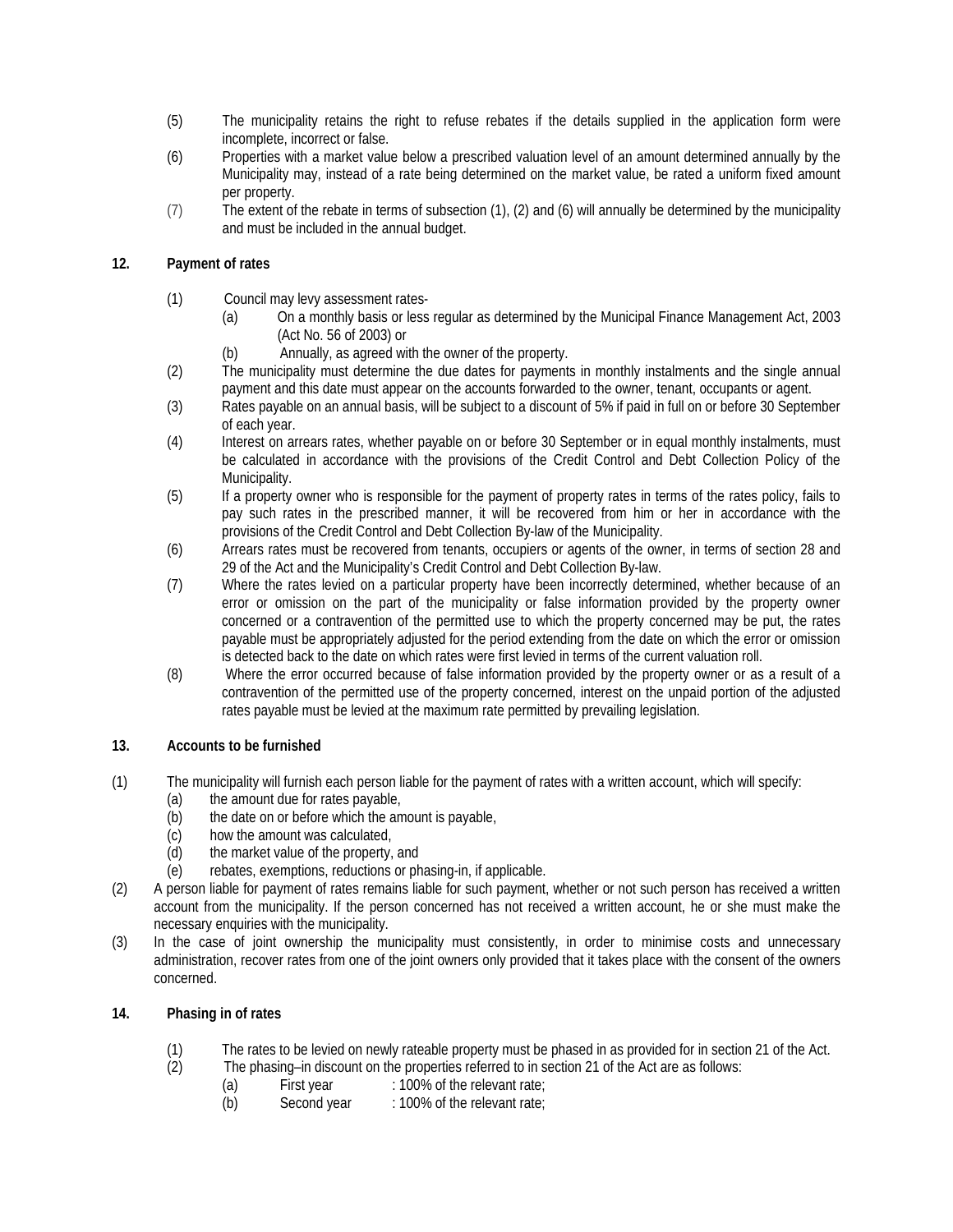- (c) Third year : 100% of the relevant rate;<br>(d) Fourth year : 100% of the relevant rate;
- : 100% of the relevant rate;
- (e) Fifth year : 50% of the relevant rate; and
- (f) Sixth Year : 25% of the relevant rate.
- (3) No rates must be levied on newly rateable properties that are owned and used by organisations conducting activities that are beneficial to the public and that are registered in terms of the Income Tax Act for those activities, during the first year. The phasing-in discount on these properties must be as determined below:-
	- (a) First year : 75% of the relevant rate;
	- (b) Second year : 50% of the relevant rate; and  $\overline{c}$  (c) Third year : 25% of the relevant rate;
	- Third year : 25% of the relevant rate;

# **15. Special rating areas**

- (1) The municipality will, whenever deemed necessary, by means of a formal Council resolution determine special rating areas in consultation with the relevant communities as provided for in section 22 of the Act.
- (2) The following matters must be attended to in consultation with the committee referred to in subsection (3) whenever special rating is being considered:
	- (a) Proposed boundaries of the special rating area;
	- (b) Statistical data of the area concerned giving a comprehensive information of the number of erven with its zoning, services being rendered and detail of services such as capacity, number of vacant erven and services that are not rendered;
	- (c) Proposed improvements clearly indicating the estimated costs of each individual improvement;
	- (d) Proposed financing of the improvements or projects;
	- (e) Priority of projects if more than one;
	- (f) Social economic factors of the relevant community;
	- (g) Different categories of property;
	- (h) The amount of the proposed special rating;
	- (i) Details regarding the implementation of the special rating;
	- (j) The additional income that will be generated by means of this special rating.
- (3) A committee consisting of 6 members of the community residing within the area affected may be established to advise and consult the municipality in regard to the proposed special rating referred to above. This committee may be elected by the inhabitants of the area concerned who are 18 years of age or older. The election of the committee must take place under the guidance of the Municipal Manager. The committee will serve in an advisory capacity only and will have no decision making powers.
- (4) The required consent of the relevant community must be obtained in writing or by means of a formal voting process chaired by the Municipal Manager. A majority is regarded as 50% plus one of the households affected. Every receiver of a monthly municipal account, will have 1 vote only.
- (5) In determining the special additional rates the municipality must differentiate between different categories as referred to in section 5.
- (6) The additional rates levied must be utilised for the purpose of improving or upgrading of the specific area only and not for any other purposes whatsoever.
- (7) The municipality must establish separate accounting and other record-keeping systems, for the identified area and the households concerned must be kept informed of progress with projects and financial implications on an annual basis.

# **16. Frequency of valuation**

- (1) The municipality must prepare a new valuation roll every 4 (four) years.<br>(2) The municipality, under exceptional circumstances, may request the ME
- The municipality, under exceptional circumstances, may request the MEC responsible for Local Government in the Province to extend the validity of the valuation roll to 5 (five) years.
- (3) Supplementary valuations will be done at least on an annual basis to ensure that the valuation roll is properly maintained.